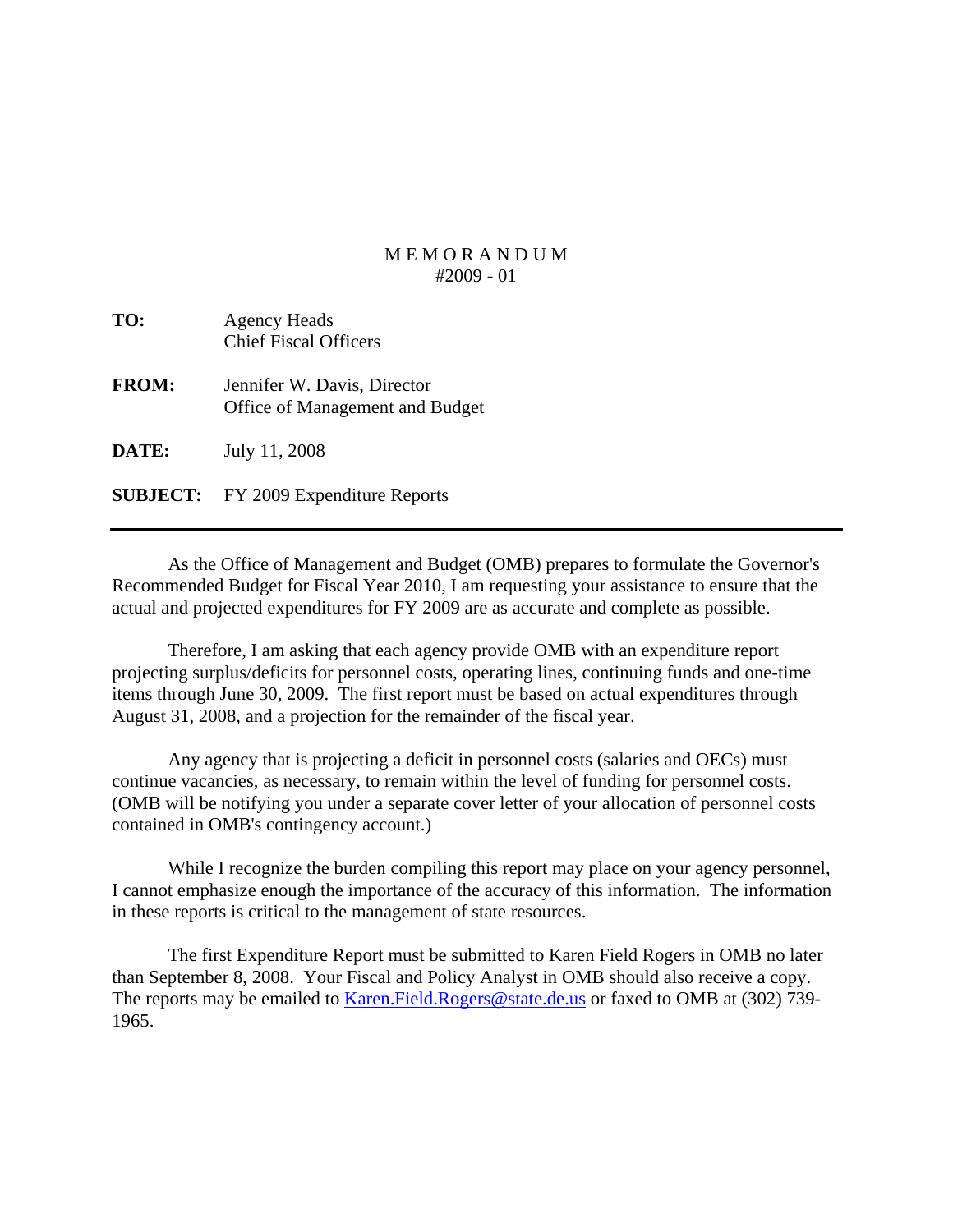Column Descriptions (see attached example)

 Personnel Costs - Record your projected personnel costs surplus/deficit, including your allocation of personnel costs contained in the personnel cost contingency, as of June 30, 2009.

 Non-Salary – Operating Costs - Record your projected non-salary surplus/deficit as of June 30, 2009. This should include travel, contractual, capital, one-times and special lines.

Total - Total of columns 1 and 2.

## *Note***: Agencies are expected to stay within their budget appropriations.**

Expenditure reports will be due on the following dates:

 September 8, 2008 October 14, 2008 November 10, 2008 December 8, 2008 January 12, 2009 February 9, 2009 March 9, 2009 April 13, 2009 May 11, 2009 June 8, 2009

 Karen Field Rogers and your Fiscal and Policy Analyst will be available to provide assistance and direction in compiling the information. OMB will expedite delivery of the month-end daily validity report if needed, so that the expenditure reports that are due before the December, March, April, May and June DEFAC meetings can be prepared in a timely manner.

 Your continued cooperation in this endeavor is appreciated. If you have any questions, please contact Karen Field Rogers, Director of Financial Integration at 672-5105 or your analyst.

KFR:sls Attachment cc: Analysts *g:/budget office admin/massmemos/fy2009/2009-01*